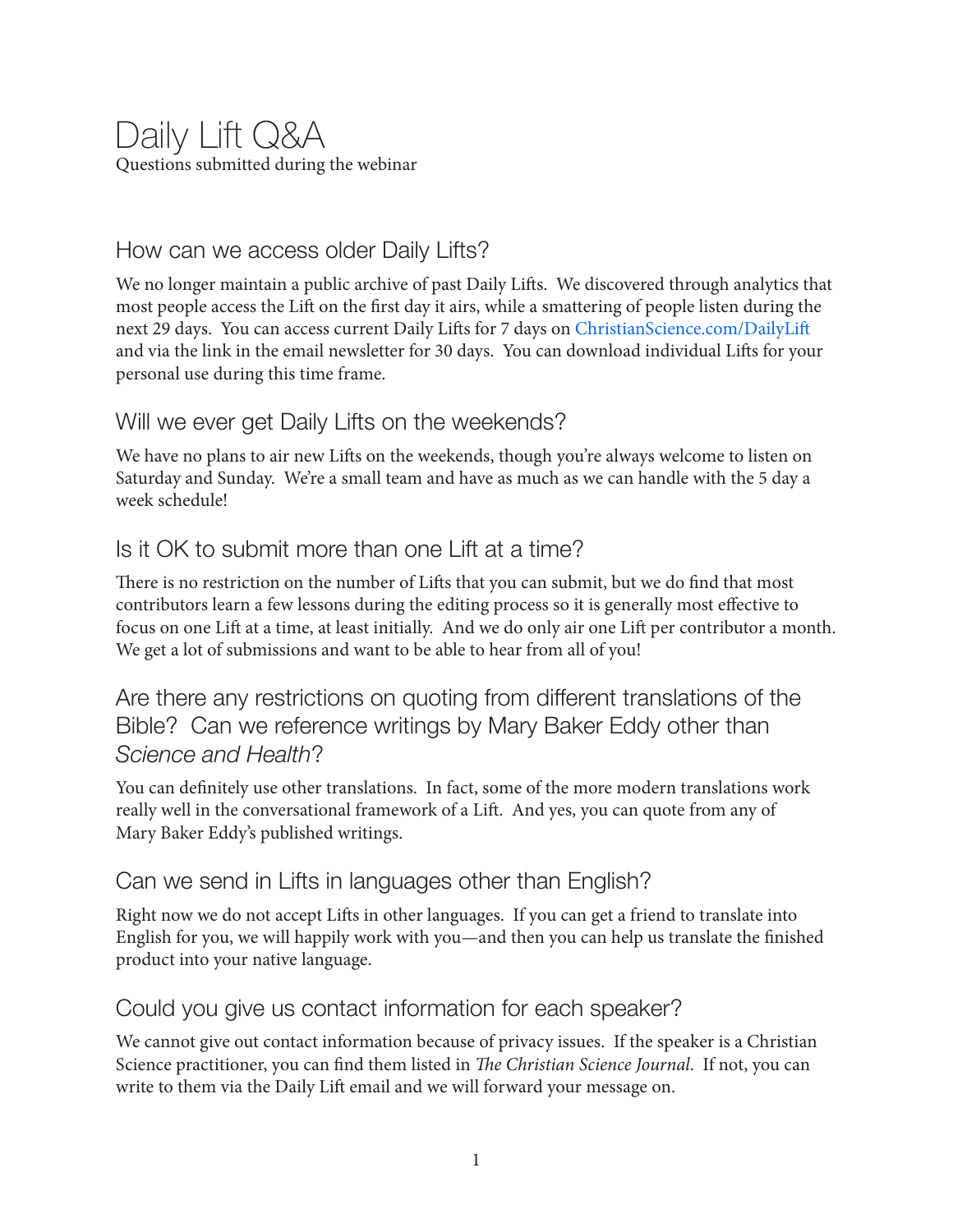# What's the ideal length of a Lift? Isn't shorter better?

We know that most people prefer shorter, pithier Lifts and we do work to keeping them on the shorter side. Sometimes that can be hard, but with our contributors' help, we will try to do better! We love it when submissions come in at around 300 words, but we can work with anything up to 450 words. We're good at cutting!

# What happened to the video Lifts?

We would love to receive more video Lifts, so feel free to let us know when you submit if you have the skills to create one. We still have occasional video Lifts, but we'd like to have more!

Does the submitter have to provide the audio or can someone else record for the contributor? With rare exception, the Lifts are provided by the contributor. It lends authenticity that can be felt by the listener when the person who experienced the benefits of a healing insight shares that insight.

### Is it possible for more Lifts to be translated into other languages?

Right now we translate into French, German, Spanish, and Portuguese at least twice a month more when contributors provide translations. We also have Lifts in other languages. Please listen to and share our language Lifts. As more people listen, we will know that we need to provide more of them!

#### Who do we get in touch with if we have an idea for a Daily Lift?

You don't need to get your idea approved before you submit it. Go ahead and write it up and submit it via the Daily Lift submissions portal found right on the Daily Lift web page.

#### Should we submit a script or the audio?

Please submit a script via the submissions portal at the bottom of the Daily Lift page. There are reminders there about what we're looking for in a Daily Lift. You'll record the audio after the script has been finalized.

#### When you work with an editor, is it by phone or email?

Most of our interaction will take place through email. Sometimes a call can clear something up quickly and that's when we pick up the phone.

# When talking about delivery of a Lift, you mentioned breathing air into it. What does that mean?

Just take a nice deep breath before you start recording and don't forget to breathe as you read.